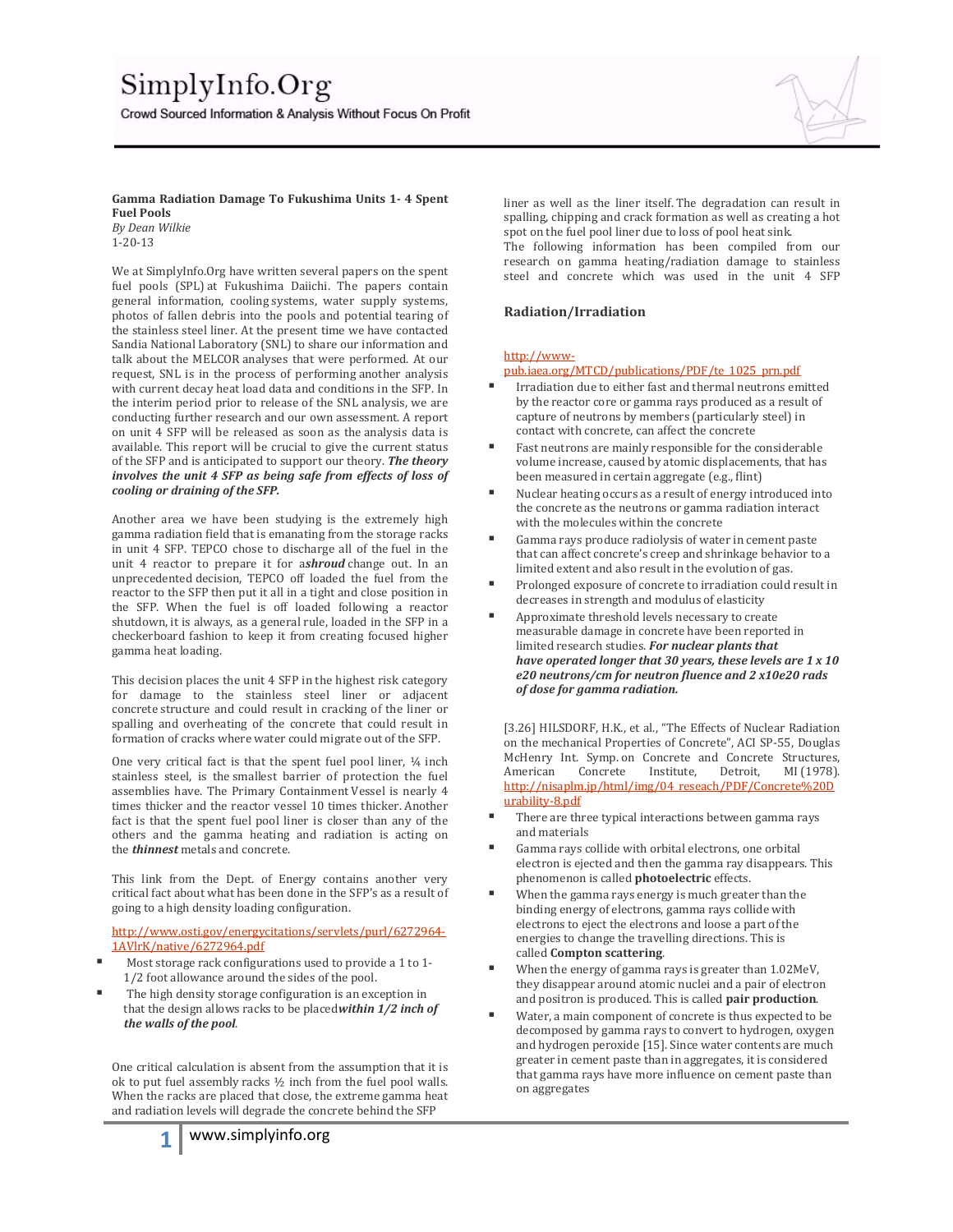# SimplyInfo.Org

Crowd Sourced Information & Analysis Without Focus On Profit



- Nuclear radiation causes expansion of aggregates and slight shrinkage of cement paste
- Concrete, the mixture of cement paste and aggregates, expands by the irradiation and its expansion is usually larger than the volume-averaged expansion of the aggregate and cement paste, which suggests the formation of cracks around the aggregate
- Under high temperature conditions, water in cement paste will be released in the form of vapor.
- Under radiation conditions, water will be released by gamma heating in the form of vapor and by radiation
- Decomposition in the form of *hydrogen and oxygen gases*.



Figure 2 Compressive and Tensile strength of Concrete Exposed to Gamma Radiation fcu,<br>related to Compressive Strength of Untreated Concrete, fcuo<sup>011</sup><br>(Legend symbols were changed and some notes were added to the original



Figure 8. Gamma Ray Dose vs. Water Retained in Concrete.

#### **Determining The Damage**

From; Assessing Radiation Damage in Spent Fuel Pools <http://soe.rutgers.edu/files/Nuke.pdf>

- The three strongest types of radiation are gamma, neutron, and beta, all of which damage the austenitic stainless steel liner on a micro and macro level
- $\blacksquare$  Heating of the SFP liner and subsequent heating of the concrete adjacent to the liner can elevate temperatures to a point of concrete thermal damage, spalling, chipping and degradation
- Each type of radiation comes from a different source and has different effects
- Information about the effects of radiation on stainless steel is widely available
- There is no comprehensive paper cataloging the cumulative effects of all of the types of radiation found in the environment of a spent fuel pool
- There is limited data on spent fuel pool concrete degradation
- Austenitic stainless steels in the 300 series are usually used for waste pool liners in the nuclear power industry
- When iron or steel is heated to a high enough temperature, its crystal-structure changes from ferrite to austenite and the metal takes on different properties
- After the heated carbon steels cool, they leave the austenitic state, but steels with high enough chromium and nickel concentrations remain fully austenitic upon cooling

#### **Concern about damage to the spent fuel pools has lead to studies on finding faults and to repair them.**

- Nondestructive examination (NDE) is an up and coming field that is developing way to view materials and degradation without further damaging the material.
- Each pool has its own unique energy levels, so we need a variety of data to determine the effects of different energy levels on the steel
- Not all spent fuel pools have the fuel stored at the same distance from the steel liner and do not experience the same dosage of radiation
- Spent fuel pool walls receive radiation over a very long period of time, and though this is important, the exact conditions are difficult to sustain in a lab.
- SFP cracking due to stress corrosion cracking and loss of material thickness due to pitting and crevice corrosion

Damage to the SFP liner as a result of gamma heating and radiation, or corrosion that degrades the function of the liner has resulted in development of liner repair techniques to restore the liner to a functional condition. The following link and information is an example of how this technology is being applied for the SFP liners.

#### **Robotic Repair Technique Targets Fuel Pool Liners**

EPRI is collaborating with EDF to evaluate a polymer-based repair technique that could be deployed robotically to repair leaks in spent fuel pool liners.

[http://mydocs.epri.com/docs/CorporateDocuments/Newslett](http://mydocs.epri.com/docs/CorporateDocuments/Newsletters/NUC/2012-11/Liner_repair_Nov2012.pdf) [ers/NUC/2012-11/Liner\\_repair\\_Nov2012.pdf](http://mydocs.epri.com/docs/CorporateDocuments/Newsletters/NUC/2012-11/Liner_repair_Nov2012.pdf)

- The spent fuel pools used at nuclear power plants are an integral part of safe nuclear plant operation, serving both to shield against radiation and to cool the fuel rods
- These pools are lined with ¼-inch thick stainless steel sheets that are welded together and anchored to concrete walls
- The potential for leaks from these welded seams is raising concerns and has prompted the development of advanced inspection and repair techniques
- In one effort, EPRI and EDF are jointly developing the prototype of an innovative robotized technique that could be used in-situ for in-service repairs